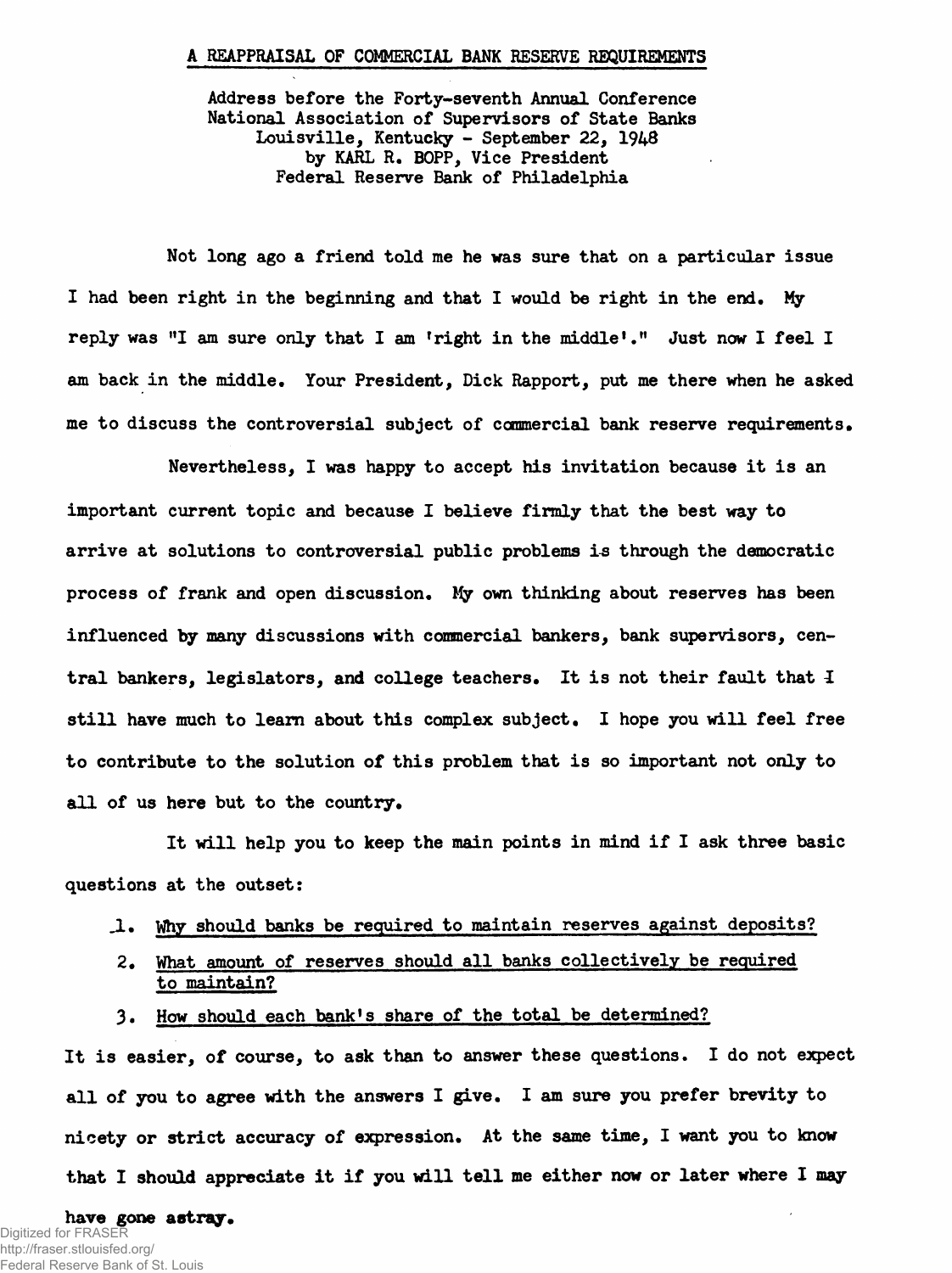# **I. Why should banks be required to maintain reserves against deposits?**

**The idea of requiring banks to hold at least a minimum of their deposits in reserves apparently developed from a desire to increase the liquidity** of banks. Governments once thought the obvious solution to insufficient cash **was simply to require banks to hold at least a certain minimum of reserves at all times. In arriving at this solution, they apparently overlooked the obvious fact that a bank cannot pay out reserves that it must hold. Required reserves can be used to meet a withdrawal only to the extent that they cease to be required or become freed by the withdrawal itself. The only way withdrawals could be met completely out of required reserves would be to fix requirements at 100 per cent of deposits.**

**Under a fractional reserve system, a drain must be met primarily by selling assets or borrowing. If, for example, a bank is required to maintain a reserve of 20 per cent and holds no excess reserves, it must either liquidate 80 cents of assets or borrow 80 cents for each dollar of deposits withdrawn. The bank can do this only if someone else stands ready to buy or lend. So long as the withdrawals remain modest other private buyers and lenders can usually be found directly or indirectly. But if withdrawals become widespread, panic may ensue.**

**As you know, one reason for establishing the Federal Reserve System was to provide an elastic currency and thus prevent panics. The method adopted was to authorize the Federal Reserve Banks to create reserves and money. Unfortunately, the authors of the Act did not grant the System sufficient authority to discharge this responsibility under all conditions. Although they expected the Reserve Banks to provide liquidity, they imposed inappropriate limits on the amount of notes they could issue, the amount of reserves they could create, the collateral for notes, and the collateral against which they could lend.**

Digitized for FRASER http://fraser.stlouisfed.org/ Federal Reserve Bank of St. Louis **- 2 -**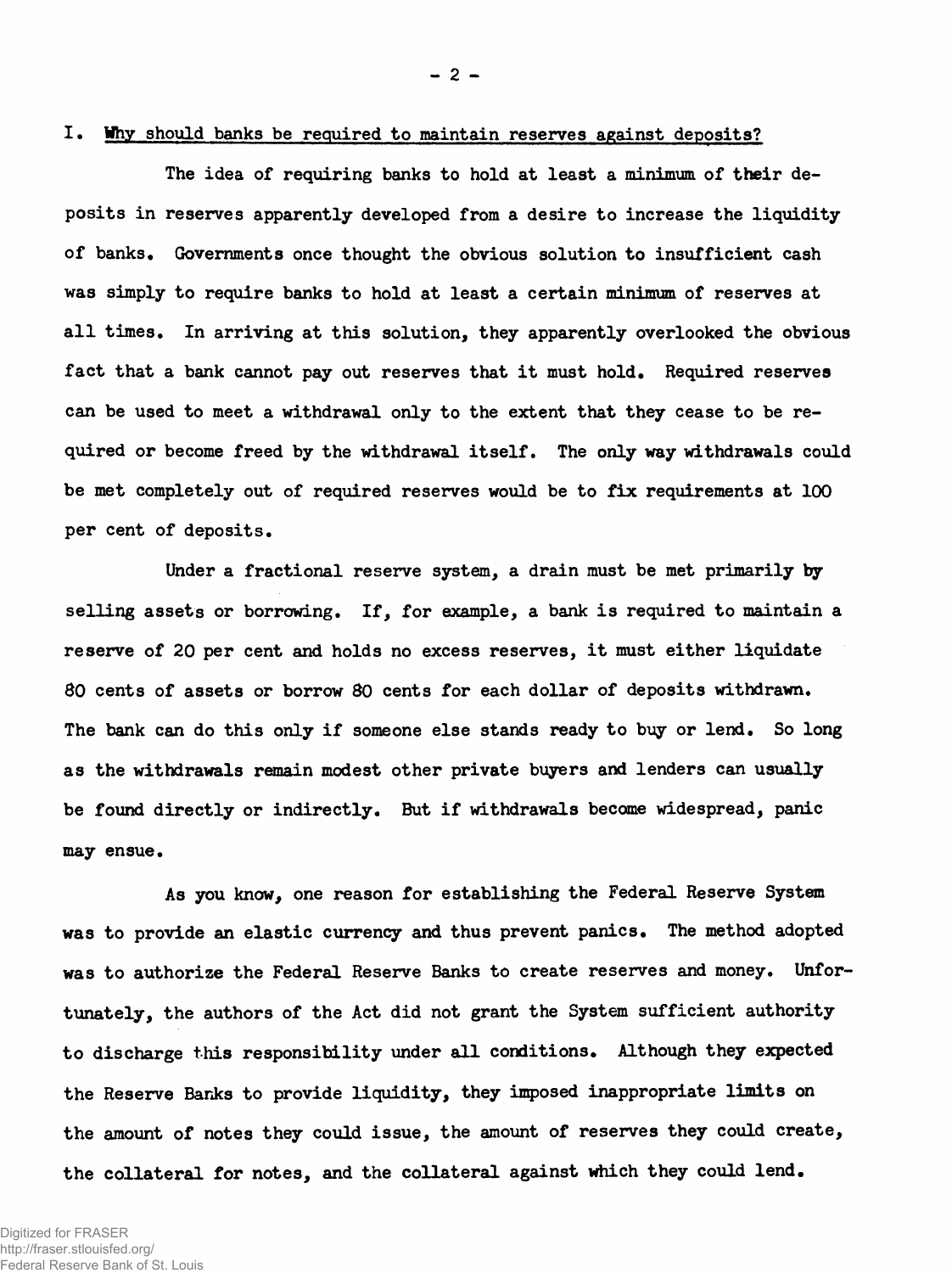**These restrictions seriously aggravated our monetary problems in the Great Depression. Some of them have since been removed, as in the Banking Act of 1935, which in effect made all sound assets of member banks a potential basis of advances by Federal Reserve Banks.**

**One reason for establishing the Reserve System was to provide the liquidity that requiring banks to hold reserves did not provide\* This was not the only reason. The System also has been charged with responsibility for influencing the supply of money, of which deposits are the largest element. Now, although a system of fractional required reserves does not provide liquidity, it is an indispensable tool in regulating the volume of money in a country with thousands of independent banks. The reason is that without such requirements the commercial banks would not be limited in the amount of deposits they could extend or maintain on a given amount of reserves. For example, \$1 of reserves will support \$5 of deposits if the reserve requirement is 20 per cent but will** support \$10 of deposits if the reserve requirement is 10 per cent. If banks **were not required to maintain minimum reserves, they would be able to increase** the supply of money by deciding to reduce their reserve ratios.

**A short answer to our first question, therefore, is that unless commercial banks are required to maintain at least minimum reserves against deposits, the Federal Reserve System would be unable to regulate the supply of** money.

### II. What amount of reserves should all banks collectively be required to maintain?

**Reserve requirements are one of the two factors which determine the ability of a banking system to extend deposits. The other is the amount of re**serves available to the banks. Control or influence over these two factors are complementary means of influencing the volume of money. Adequate administrative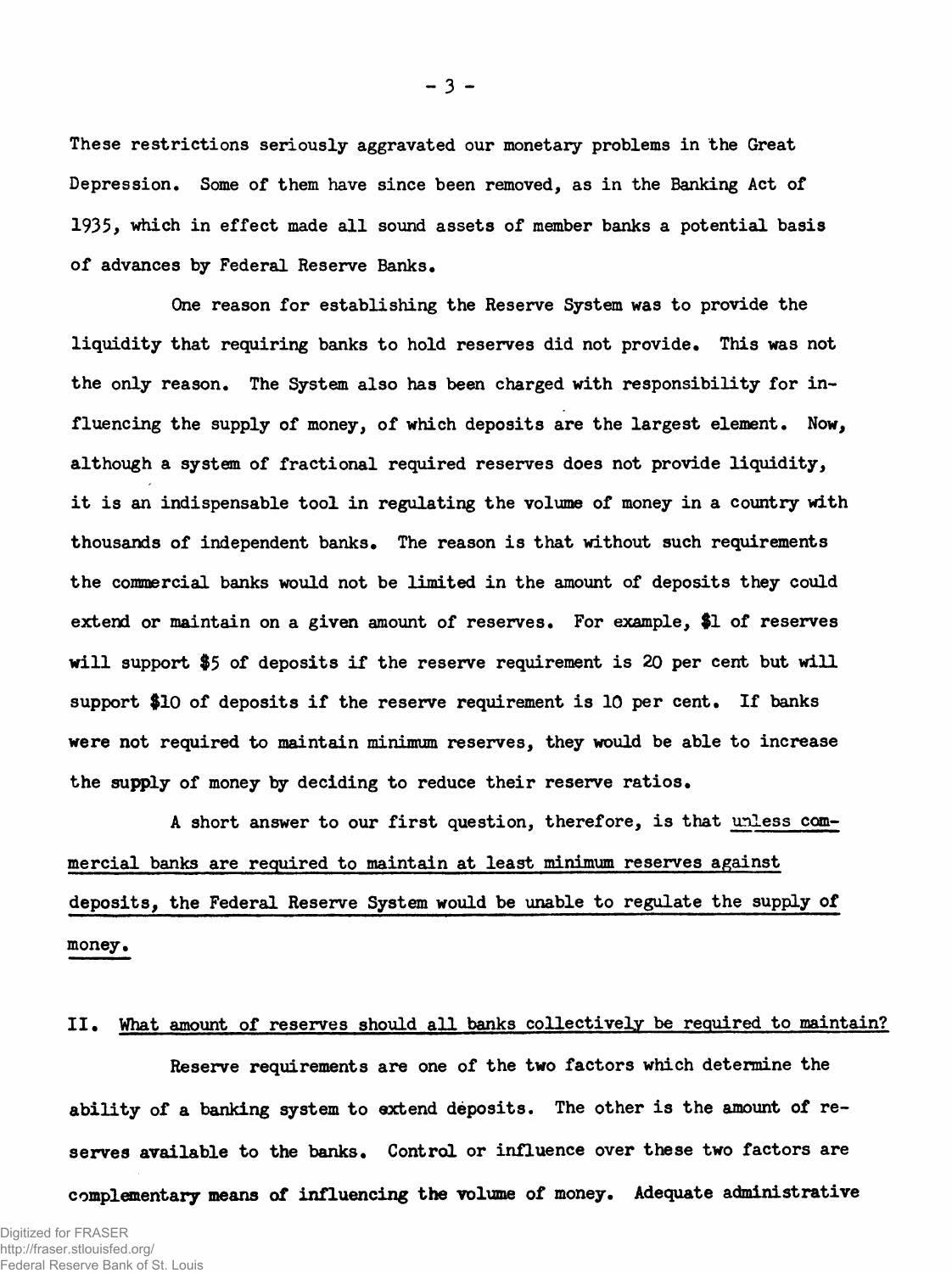**authority over both permits the Federal Reserve System to develop a flexible policy adapted to changing conditions.**

**The System has shifted its emphasis as one or the other appeared inadequate or inappropriate to existing circumstances. Until the Great Depression, the Reserve authorities operated entirely through changes in the amount of re**serves, which they influenced primarily through open market operations and the **discount rate. They had no authority over reserve requirements, which were fixed in the statute. After the revaluation of the dollar, however, banks acquired large amounts of reserves primarily through imports of gold over which the System had no direct control. Although the System was pursuing an easy money policy at the time, it was clear that its power over the volume of reserves would be inadequate if the flood of gold continued and a strong inflationary movement developed. To meet this contingency, the System was given authority to change within limits the minimum reserves that member banks could be required to maintain against deposits, The System shifted its emphasis from the volume of reserves to reserve requirements and increased requirements to the legal maximum before we entered the war.**

**During the war it directed its efforts primarily to supporting Government securities. The most important decision was to maintain an established pattern of rates on such securities. The System paid for securities with reserves, This meant in effect that the decision to support Government securities implied loss of control over the volume of reserves. At the end of the war the System was confronted with the alternatives of (a) continuing support of Government securities at the expense of controlling the volume of reserves, (b) regaining control over the amount of reserves at the expense of limiting its support of Government securities, and (c) acquiring additional authority to immobilize**

**- 4 -**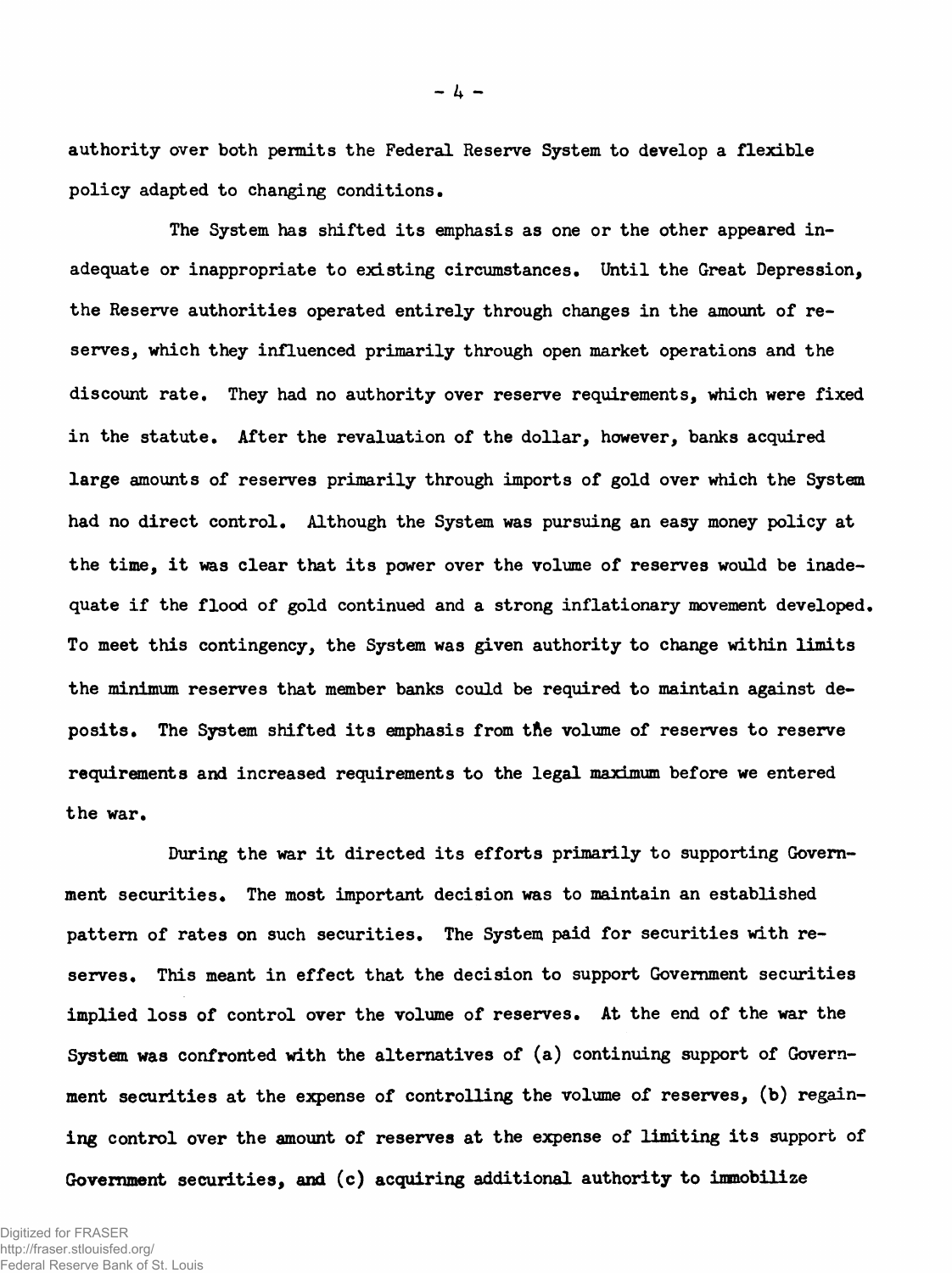**reserves and thus make them unavailable for further expansion. As you know, it** has done a little of each. It has continued to support the long-term 2<sup>2</sup>/<sub>2</sub> per **cent yield level but has withdrawn some of the reserves created in the process by allowing short-term yields to rise. It has also increased reserve requirements at central reserve city banks - which had been reduced in 1942 - and has secured limited authority to increase reserve requirements of all member banks. In addition, of course, a large Treasury cash surplus has been the most important factor of restraint.**

**I have recounted this experience because it indicates that there may be circumstances in the future when changes in reserve requirements will be an appropriate instrument of policy and other circumstances when changes in the amount of reserves will be more appropriate.**

**The amount of required reserves cannot, of course, be considered without reference to the assets that are counted as reserves. The definition of such assets should be related to the purpose that the requirements are supposed to serve; namely, limiting the volume of deposits. Obviously - to take an extreme example - the volume of deposits would not be limited at all if banks had unlimited access to free reserves. Those who are charged with responsibility for the supply of money should have adequate authority over the amount of reserves, however defined.**

**In the United States, the Federal Reserve authorities are responsible for the volume of money. To discharge that responsibility, it would be desirable if the only asset that a commercial bank could count as reserves would be a liability of a Federal Reserve Bank. For reasons that I shall give later, it isn't important what form that liability takes or whether the ccnmercial bank holds it directly or indirectly. But it is important that the amount be uniform**

**- 5 -**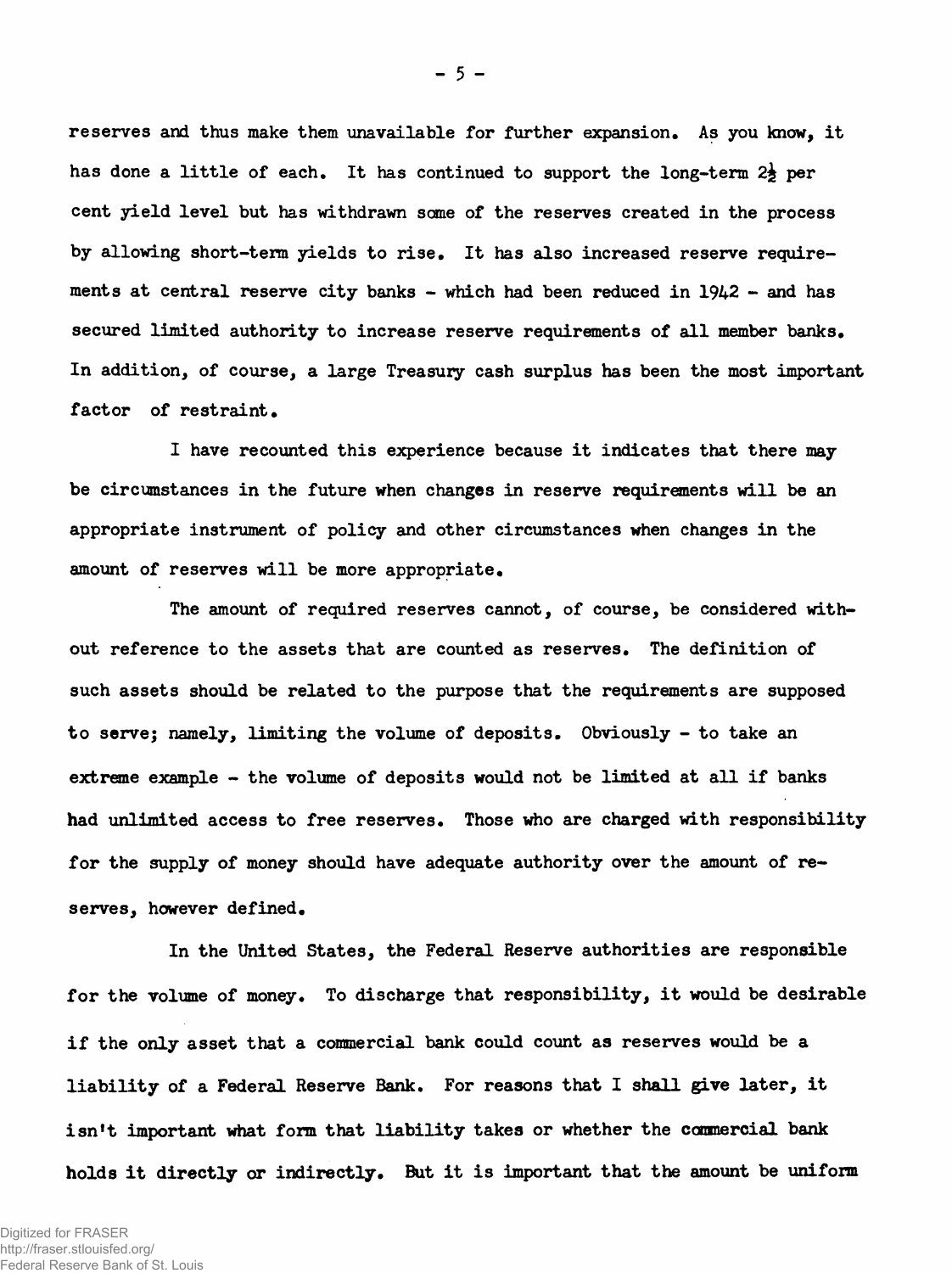**and that it be a liability of the central bank. I need not remind you gentlemen that some of the assets that many banks may now call reserves provide neither** control nor, in a real pinch, automatic liquidity.

**This discussion provides a basis for a brief answer to our second question. The amount of reserves that banks are required to maintain should be such that the reserves available to banks will support the volume of money that is appropriate to existing economic conditions.**

# **III. How should each bank's share of the total be determined?**

**Required reserves may be thought of as immobilized assets that cannot be further loaned or invested. The amount of such assets that a bank holds may be viewed as that bank's contribution to an effective national monetary policy. The question is how much each bank should be required to contribute.**

**I suppose all agree that the basic standard should be equity - that each bank should be required to hold its fair share of the total. It is when we try to apply this principle - which ultimately must be a formula - that we run into disagreements. As a general proposition, it would seem to me that under an equitable system banks that are alike in general nature of business, size, and character of deposits should be required to hold the same amount of reserves. As you know, this is not true under our present structure. Banks that are alike in the characteristics I have mentioned may have widely different requirements, depending exclusively upon their location and the authority that has granted than charters. I would be the first to admit that these two characteristics are very important in many ways.** At the same time, I must confess that I cannot see **how they are relevant in determining the contribution a bank should make to maintaining an effective banking system.**

Digitized for FRASER http://fraser.stlouisfed.org/ Federal Reserve Bank of St. Louis **- 6 -**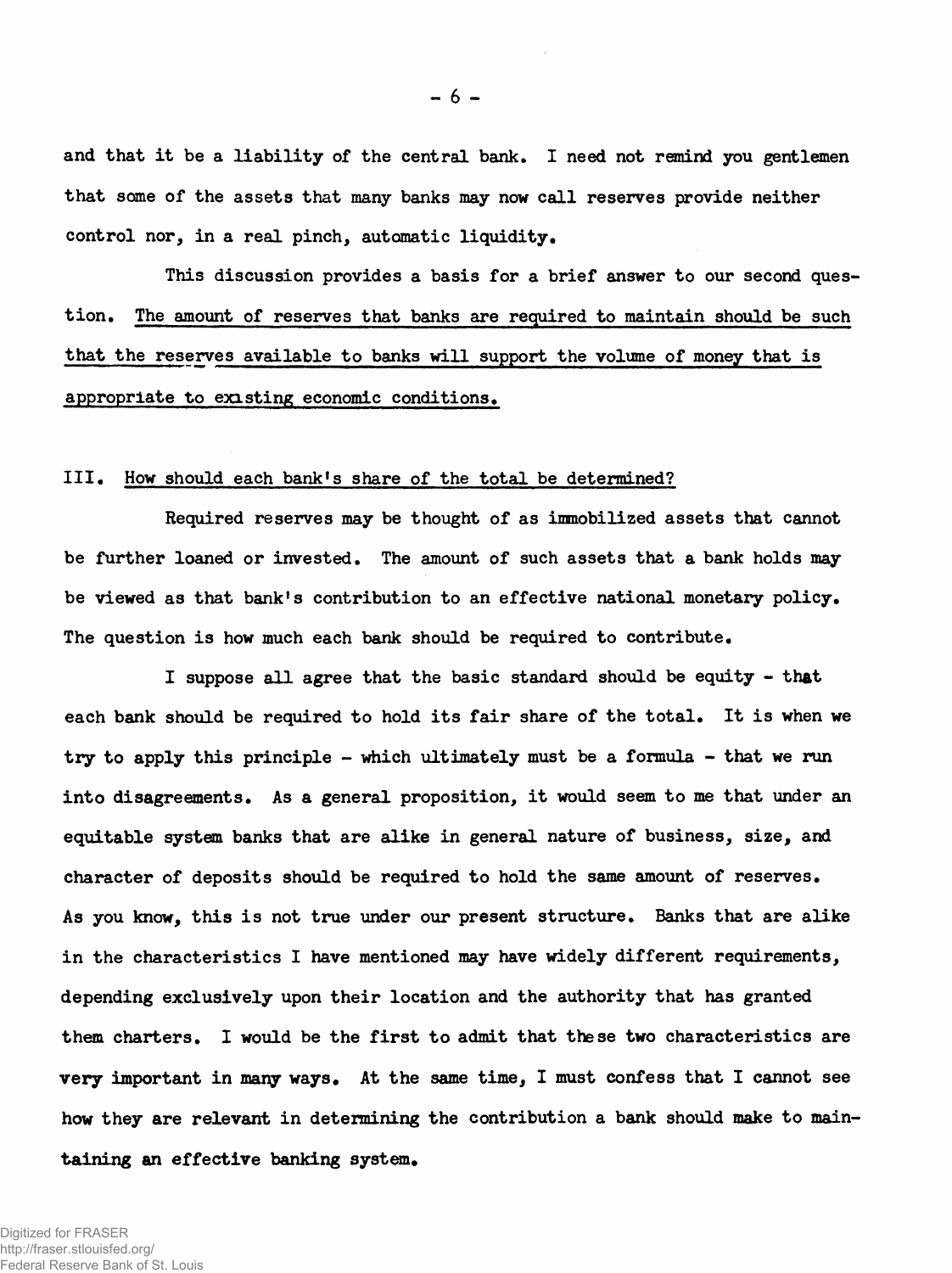**In addition to being equitable, a structure of reserve requirements should be administratively feasible. Finally, in the development of a new structure of requirements, attention should be devoted to conditions as they exist so that a smooth transition may be made. One might think of this standard as equity in the short run.**

**Views differ, of course, as to the precise structure that best meets these criteria. From time to time the System has had members of its staff work on the problem. As you know, I have been chairman of the staff committee that developed a plan of uniform reserve requirements. Your President has asked me to review that plan, which was presented to and published by the Joint Committee on the Economic Report. I should like to emphasize that the plan has not been approved by the policy-making officials of the System, Establishment of the plan would involve a number of changes in the Federal Reserve Act, Although the plan deals only with member banks, the staff committee recommended that consideration be given to the desirability of prescribing uniform reserve requirements for all commercial banks. Counsel has advised us that such an extension would clearly be constitutional, I have given you reasons for my conviction that only such a system would be equitable, I am convinced also that it would not destroy the dual banking system.**

The plan itself consists of five basic points. The first point is nega**tive in that it would abolish central reserve city and reserve city designations of banks. The Board of Governors now classifies banks into three categories: central reserve city banks, reserve city banks, and banks not in reserve cities and establishes reserve requirements for each category within the limits prescribed by the Act. Classification of cities was a method of identifying banks that were eligible to receive reserve deposits of other banks under the National Bank Act.**

**- 7 -**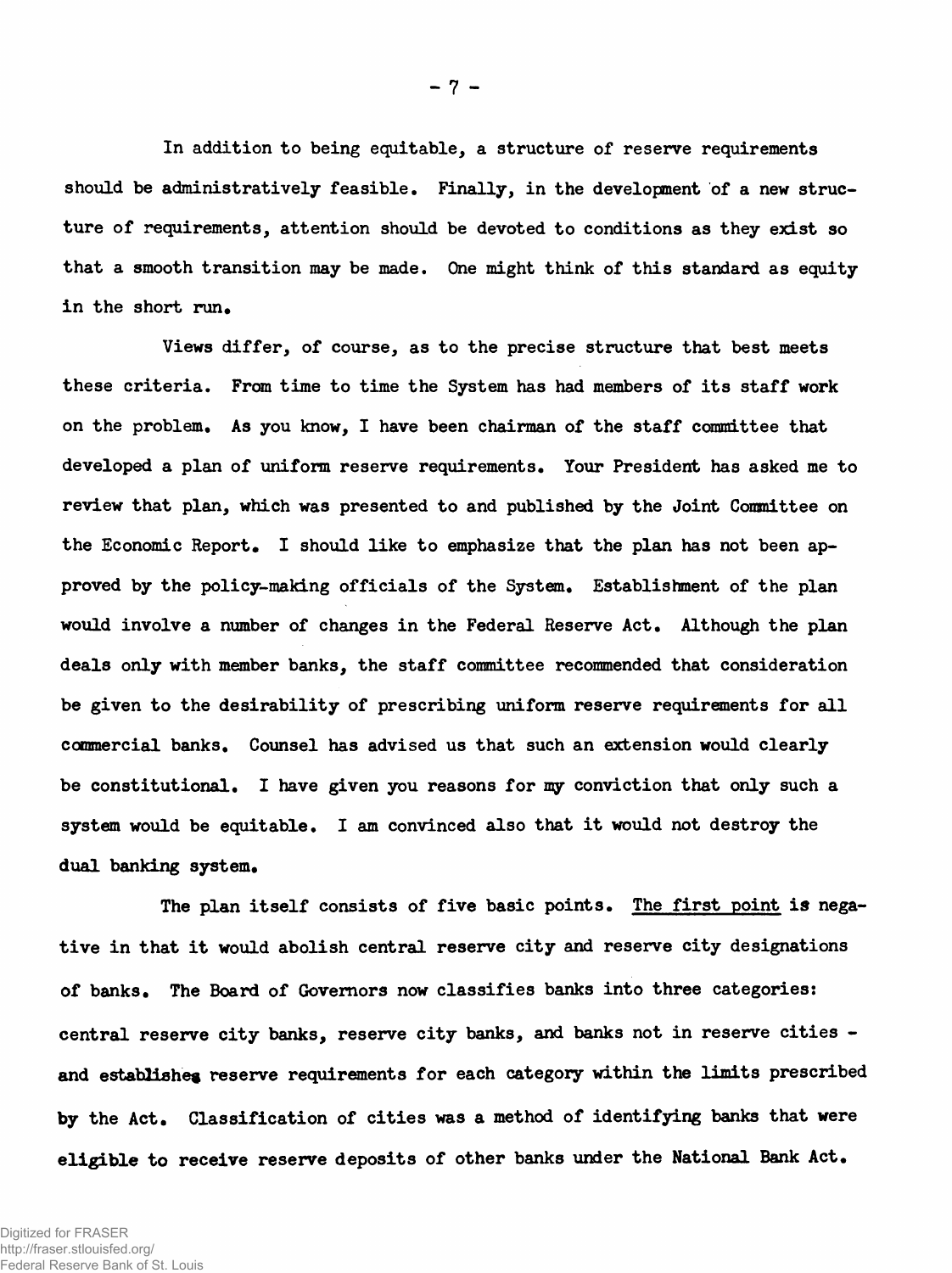**The obvious intent was to require reserve depositary banks to carry larger re**serves. The law, however, subjected all eligible banks to the higher requirements, whether or not they actually held reserve deposits of other banks. This **method of basing reserve requirements on the location of a bank rather than the character of its business has resulted in inequities\* Inequities are bound to arise when some banks in a city hold substantial amounts of interbank deposits and others do not. The only choice before the Board of Governors is to classify the city as a reserve city or as a non-reserve city. If it does the former, it penalizes - relative to banks doing similar business elsewhere - the banks with little or no interbank deposits\* If it does the latter, it favors - relative to banks doing similar business elsewhere - the banks with such deposits. Such inequities have been mitigated slightly by the qualification that the Board may designate outlying banks in central reserve and reserve cities as country banks; but not all inequities can be eliminated because the adjective "outlying11 also relates to location, not to character of business. I need not remind you, who are bank supervisors, of the headaches involved in the administration of a law that is inherently inequitable.**

**The second point of the plan is that, for purposes of assessing reserve requirements, deposits be classified into interbank, other demand, and time deposits. Many a theoretical hair has been split in disputes over the classification of deposits. The compelling practical objection to treating all deposits alike is that, depending on the level set, launching such a system would create enormous excess reserves in central reserve city banks, enormous deficiencies in non-reserve city banks, or both. The compelling practical objection to a comprehensive system of classification is that it would be impossible to administer.**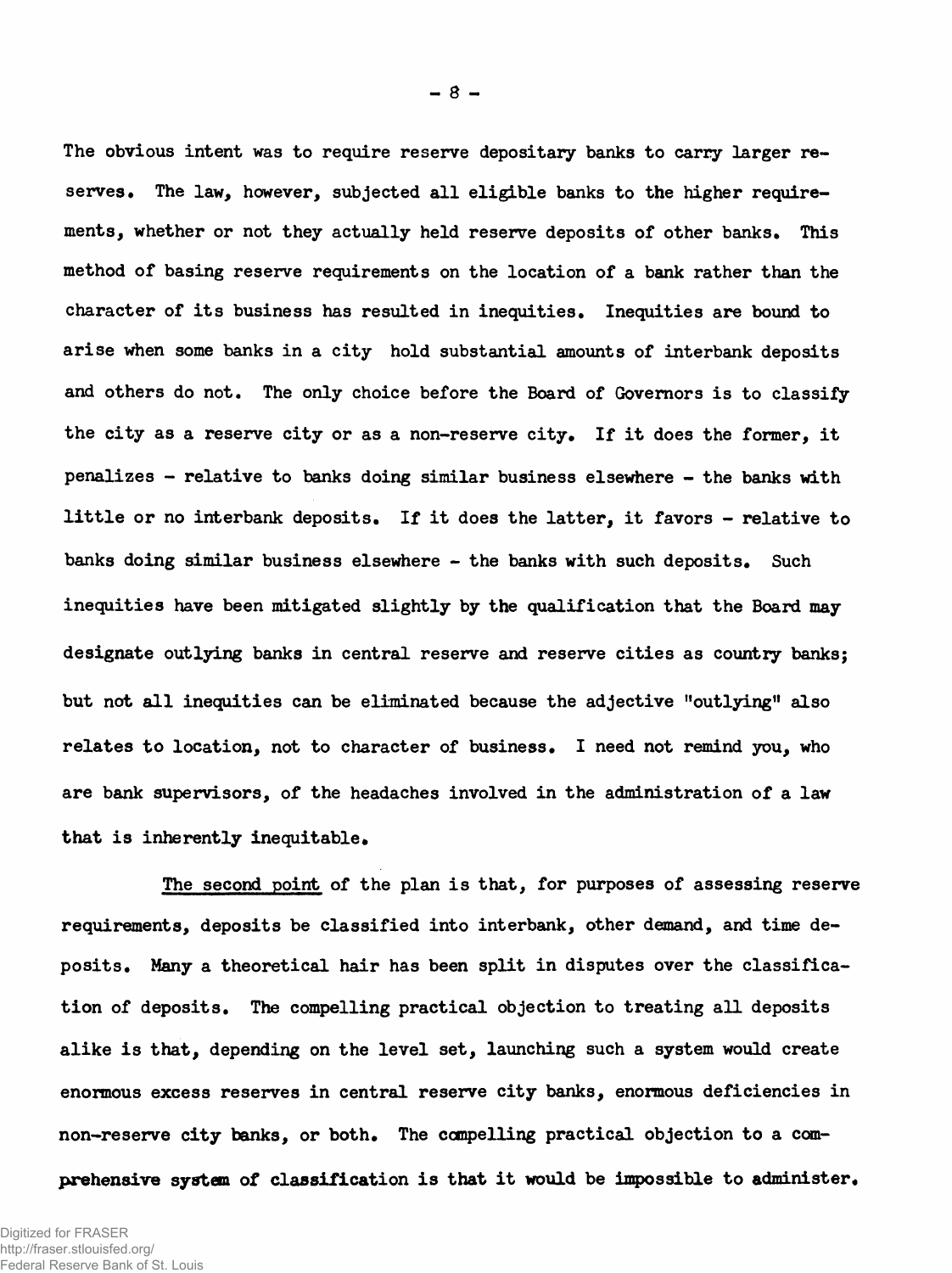**Any classification is somewhat arbitrary. Advantages of the proposed classification are that, by and large, the three classes of deposits are used for different purposes, are readily identifiable, have traditionally been treated differently, and differential treatment would minimize initial disturbances while yet retaining effective over-all control. The staff committee recommended that initial requirements be established at 30 per cent against all interbank deposits, 20 per cent against other demand deposits, and 6 per cent against time deposits. Several factors were taken into account in selecting these particular ratios. They were chosen wholly pragmatically after considerable discussion and analysis** of conditions as they existed several months ago. Many different combinations **were tested. Feasible combinations that produced total requirements roughly equal to existing requirements were then applied to individual banks. On the basis of tests made at the time, the suggested initial requirements seemed to be** most satisfactory.

**I should like to emphasize that the initial requirements of any new system should be established with particular reference to total existing requirements at the time and with respect to the impact of the change on individual banks rather than with reference to any preconceived or established notions. In general, the proposed requirements would hit hardest those banks outside reserve and central reserve cities - and those subject to "country" bank reserve requirements which nevertheless do a type of business similar to that done by most large banks in such cities, particularly those holding substantial amounts of interbank deposits. Included also are banks that hold a large proportion of demand deposits, are "loaned up", and have relatively small amounts of vault cash and balances due from correspondents. Conversely, banks with relatively large amounts of vault cash and balances due from correspondents and relatively large proportions**

**- 9 -**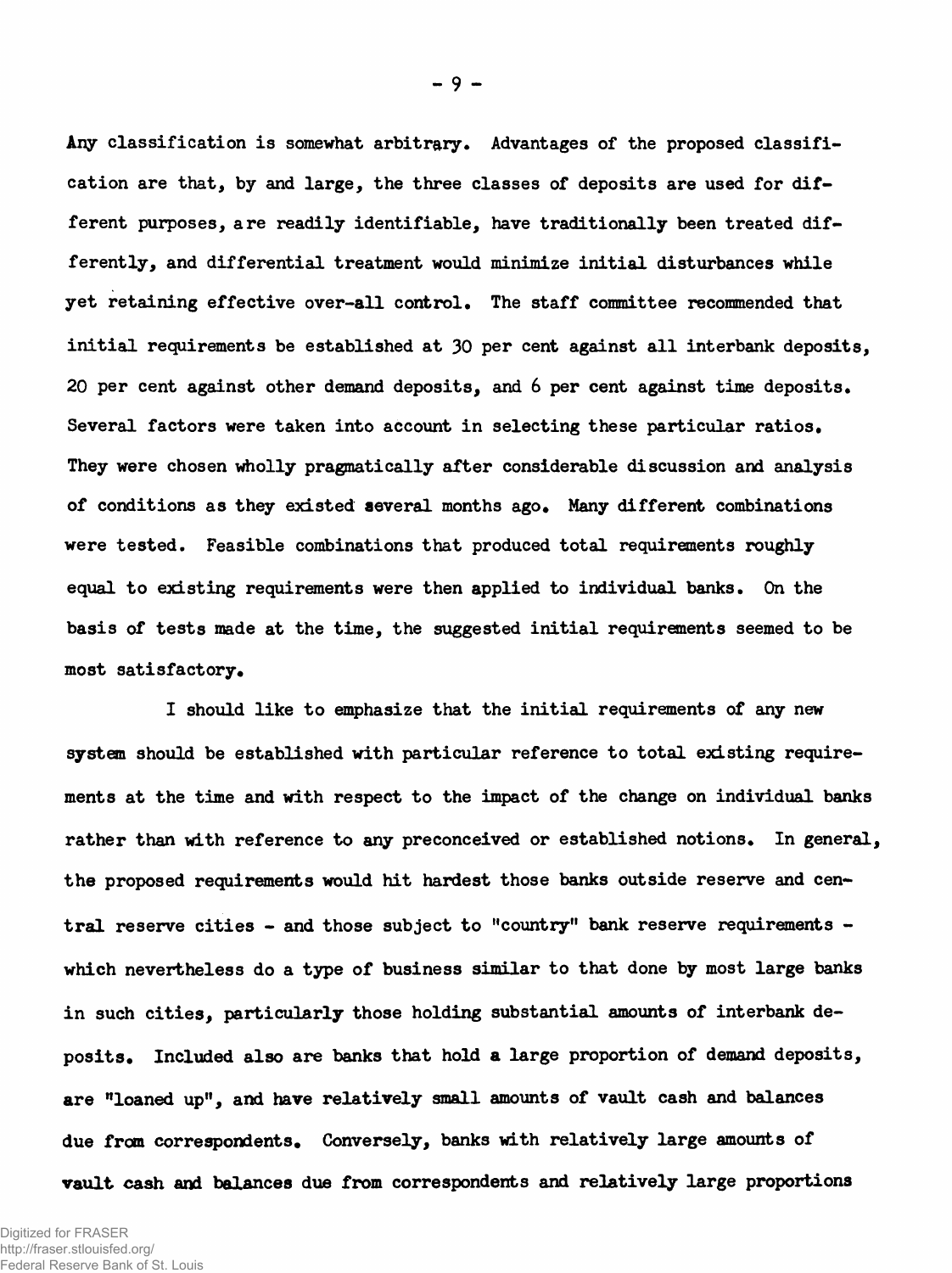**of time deposits would experience reductions in their required reserves. From the standpoint of more effective control of bank credit, this would appear to be a desirable result.**

**The third point of the plan is that the appropriate System authorities should be authorized to change the requirements within limits established in the law, I have already discussed the desirability of enabling System authorities to change reserve requirements from time to time within prescribed statutory limits in order to prevent injurious credit expansion and contraction. It is a modem instrument of central banking policy which is discussed with approval in virtually every textbook on money and banking. Although the chief purposes of authorizing changes in reserve requirements is to influence total requirements, experience has demonstrated that discretion should be granted as to each requirement as well as to requirements as a whole. In this connection, it should be pointed out that various groups of member banks could be variously affected by selective use of changes in the requirements against different classes of deposits. Thus, combinations of changes in requirements on the three classes of deposits could be utilized to exert differential influence on banks doing different types of business. For example, because of the new treatment of balances due from banks, an increase in the requirement against interbank deposits would result in increases in required reserves of banks with an excess of "due to other banks" over "due from other banks", while at the same time causing increases in excess reserves of banks with an excess of "due from other banks" over "due to other banks". If all commercial banks were subjected to the requirements, there would be no change in total requirements. An increase or decrease in the requirement for either nonbank demand deposits or time deposits would, of course, affect »11 banks alike in proportion to their holdings of such deposits.**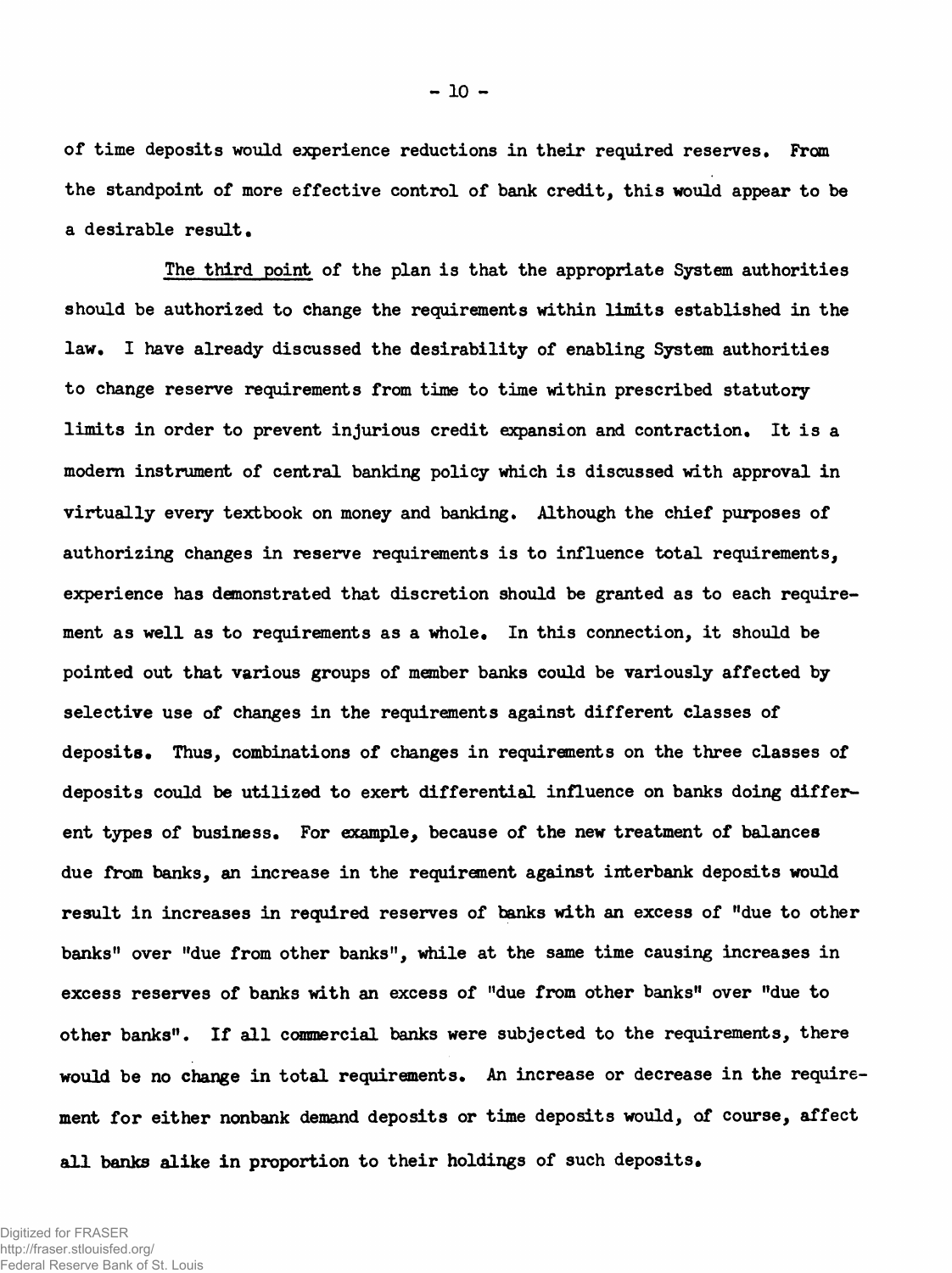**The fourth point is that banks be allowed to count vault cash as legal reserve. The role of vault cash in the banking system has changed fundamentally in the past half century. Before the Federal Reserve System was established, vault cash was the ultimate reserve of the banking system, since it alone was available to meet cash withdrawals\* The Federal Reserve Banks, however, have been empowered to create additional reserves or cash when needed. The use of vault cash as reserves would not impair the System's influence over the volume of bank credit, provided initial requirements are established at appropriate** levels to offset the change. From the point of view of credit control, System **authorities need not be concerned as to the form of Federal Reserve Bank liability - whether against Federal Reserve notes or reserve deposits - that a member** bank prefers to hold as reserves. The transition to the new system of reserve **requirements would be facilitated by permitting banks to count vault cash as** legal reserves. Establishment of the suggested uniform requirement against other demand deposits would increase required reserves of country banks. Since, how**ever, such banks hold somewhat larger amounts of vault cash, relatively, the increase in their total requirements would be offset in part by permitting them to count vault cash as legal reserves.**

**The fifth and last point is to permit a bank to count as reserve that portion of its balances due from other member banks which those banks, in turn, are required to hold as reserves against such balances. The relationship between correspondent balances and reserves is a knotty problem with a long history\* After many discussions the committee came to the conclusion that correspondent balances ought to be related to reserves in such a way that (a) a shift of funds by member banks into or out of Hdue from banks" would not affect the total volume of excess reserves in the system as a whole; (b) "reserve credit" would be allowed for precisely the portion of "due from banks" that is on deposit with**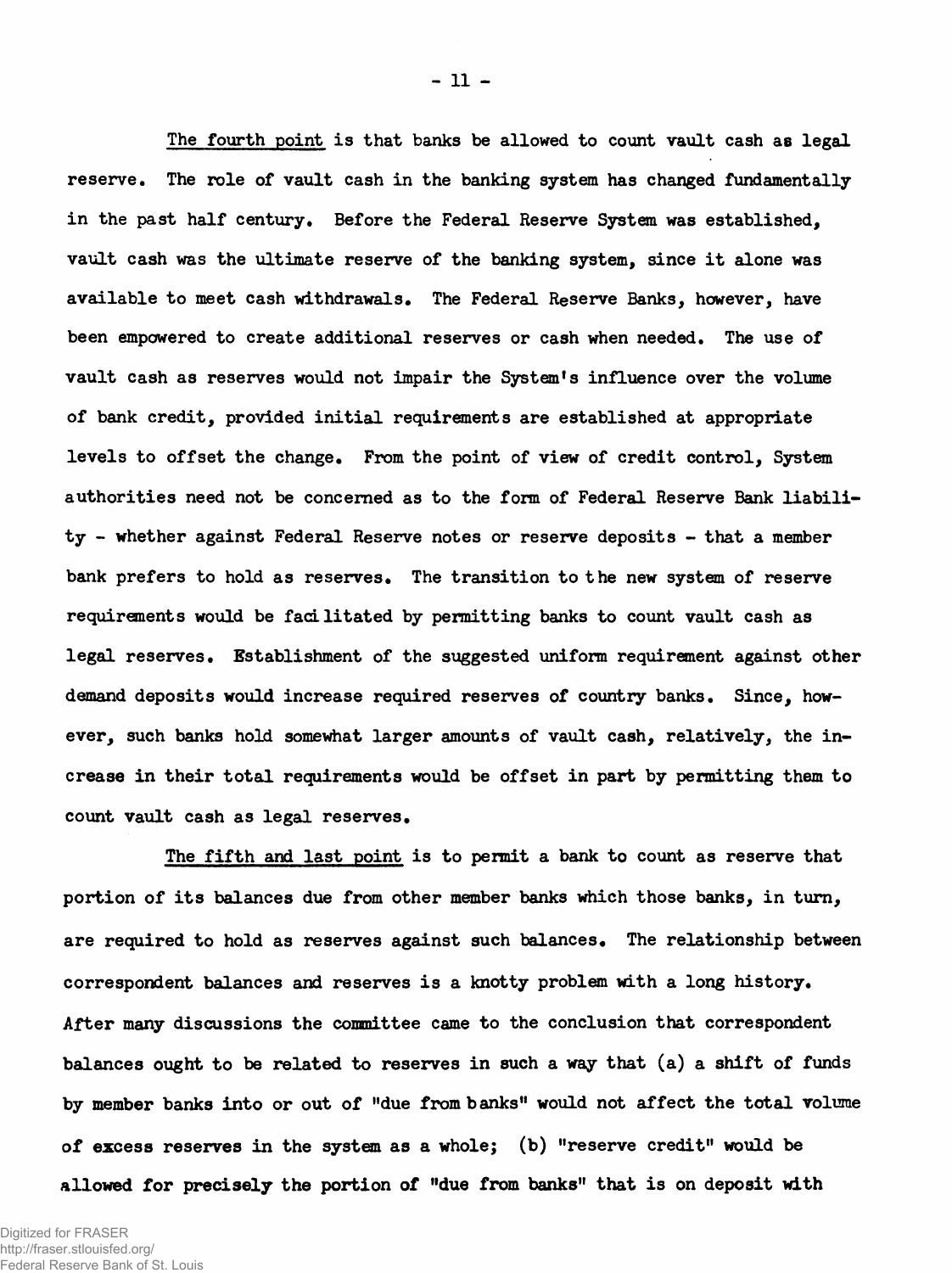**Federal Reserve Banks (by way of the reserve requirement imposed on deposits due to banks); and (c) correspondent bank relationships and interbank balances would be recognized as an established part of our banking system. The fifth point is designed to accomplish this result. So long as the rate at which the "country" bank or the reserve city bank is allowed reserve credit for its "due from" balances is equal to the rate at which depositary banks are required to maintain reserves on interbank deposits, a given reserve will support the same volume of nonbank deposits irrespective of whether the owner-bank keeps all of its reserve with its Federal Reserve Bank, or keeps a portion of it on deposit with a correspondent and therefore indirectly with a Federal Reserve Bank. In either case, only vault cash and balances which are directly or indirectly on deposit with Federal Reserve Banks would constitute legal reserves.**

**We are now in position to give a brief answer to our third question. An equitable, economically defensible and administratively feasible system of reserve requirements can be based on the three ma.ior classes of deposits, irrespective of the location or the enfranchising authority of the individual bank,** provided the reserve, whether held directly or indirectly, is a liability of the **central bank.**

# **Concluding Comments**

**In banking, as in all phases of life, we are torn between the forces of continuity and of change. We want a banking system suited to our changing needs. We will not maintain such a system if we resist adamantly all change. On the other hand, our banking history includes numerous instances - such as the failure of reserve requirements to assure liquidity - in which seemingly obvious**

**solutions have proved not to be solutions at all. Since the study of history**